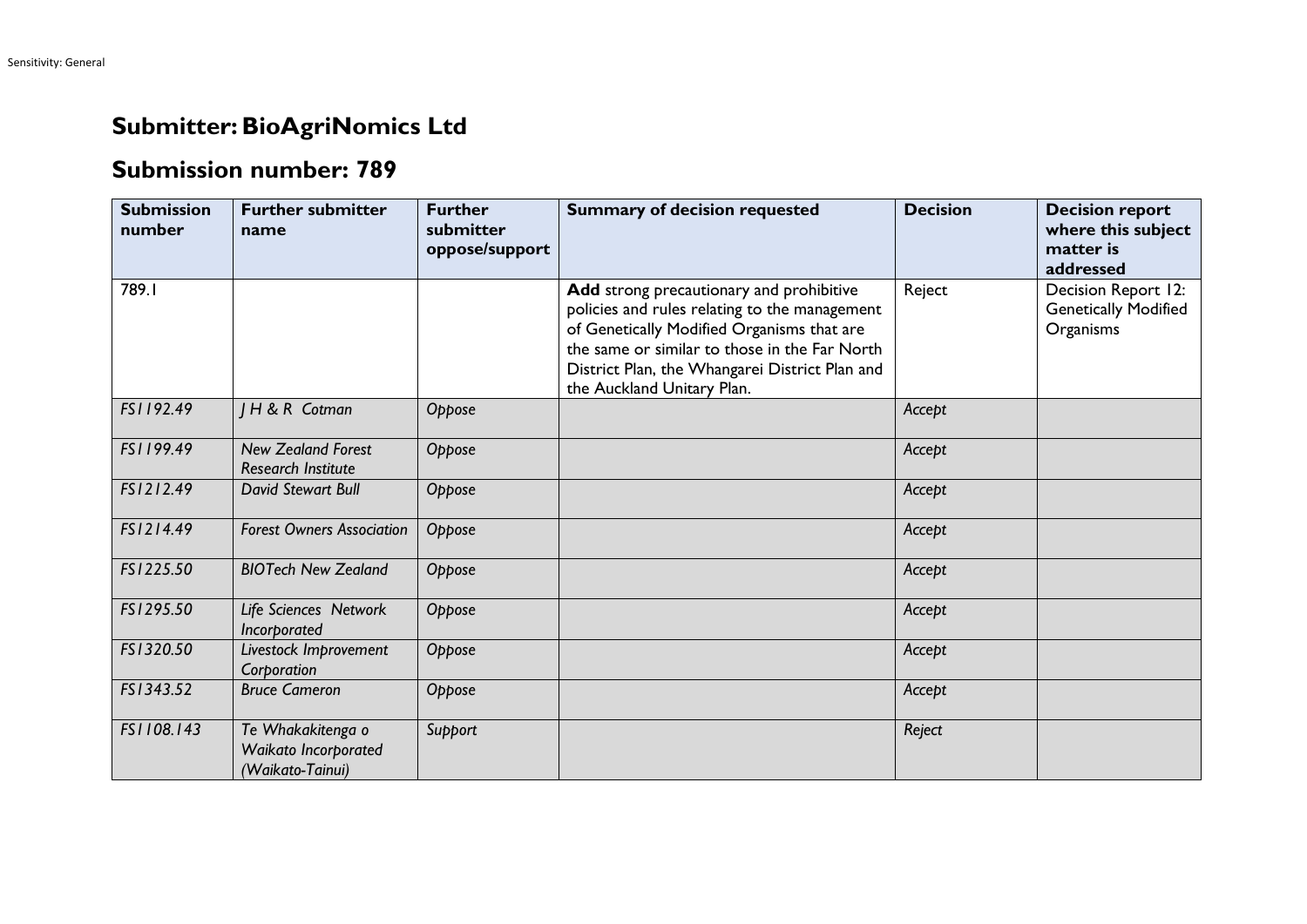| <b>Submission</b><br>number | <b>Further submitter</b><br>name                       | <b>Further</b><br>submitter<br>oppose/support | <b>Summary of decision requested</b>                                                                                                                                                                               | <b>Decision</b> | <b>Decision report</b><br>where this subject<br>matter is<br>addressed |
|-----------------------------|--------------------------------------------------------|-----------------------------------------------|--------------------------------------------------------------------------------------------------------------------------------------------------------------------------------------------------------------------|-----------------|------------------------------------------------------------------------|
| FS1139.128                  | Turangawaewae Trust<br><b>Board</b>                    | Support                                       |                                                                                                                                                                                                                    | Reject          |                                                                        |
| FS1342.308                  | <b>Federated Farmers</b>                               | Oppose                                        |                                                                                                                                                                                                                    | Accept          |                                                                        |
| 789.2                       |                                                        |                                               | Add a resource management framework for<br>the management of Genetically Modified<br>Organisms that is regionally specific taking<br>into account environmental, economic and<br>social well-being considerations. | Reject          | Decision Report 12:<br><b>Genetically Modified</b><br>Organisms        |
| FS1192.50                   | H & R Cotman                                           | Oppose                                        |                                                                                                                                                                                                                    | Accept          |                                                                        |
| FS1199.50                   | <b>New Zealand Forest</b><br><b>Research Institute</b> | Oppose                                        |                                                                                                                                                                                                                    | Accept          |                                                                        |
| FS1212.50                   | <b>David Stewart Bull</b>                              | Oppose                                        |                                                                                                                                                                                                                    | Accept          |                                                                        |
| FS1214.50                   | <b>Forest Owners Association</b>                       | Oppose                                        |                                                                                                                                                                                                                    | Accept          |                                                                        |
| FS1225.51                   | <b>BIOTech New Zealand</b>                             | Oppose                                        |                                                                                                                                                                                                                    | Accept          |                                                                        |
| FS1295.51                   | Life Sciences Network<br>Incorporated                  | Oppose                                        |                                                                                                                                                                                                                    | Accept          |                                                                        |
| FS1320.51                   | Livestock Improvement<br>Corporation                   | Oppose                                        |                                                                                                                                                                                                                    | Accept          |                                                                        |
| FS1343.53                   | <b>Bruce Cameron</b>                                   | Oppose                                        |                                                                                                                                                                                                                    | Accept          |                                                                        |
| FS1342.309                  | <b>Federated Farmers</b>                               | Oppose                                        |                                                                                                                                                                                                                    | Accept          |                                                                        |